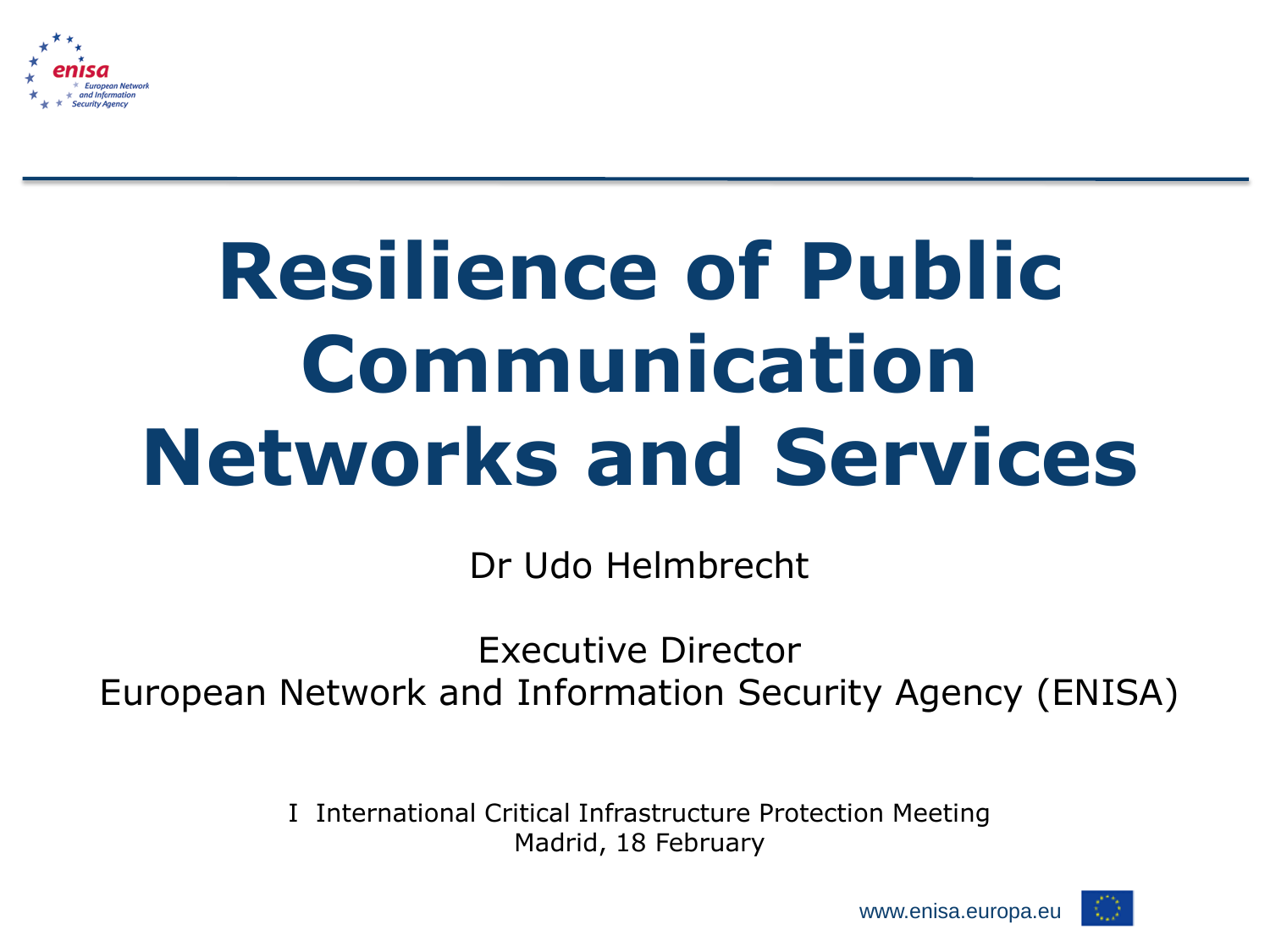

- o communication networks & services are critical for economy & society
- o constantly changing threat environment
- o security and resilience a major challenge for all



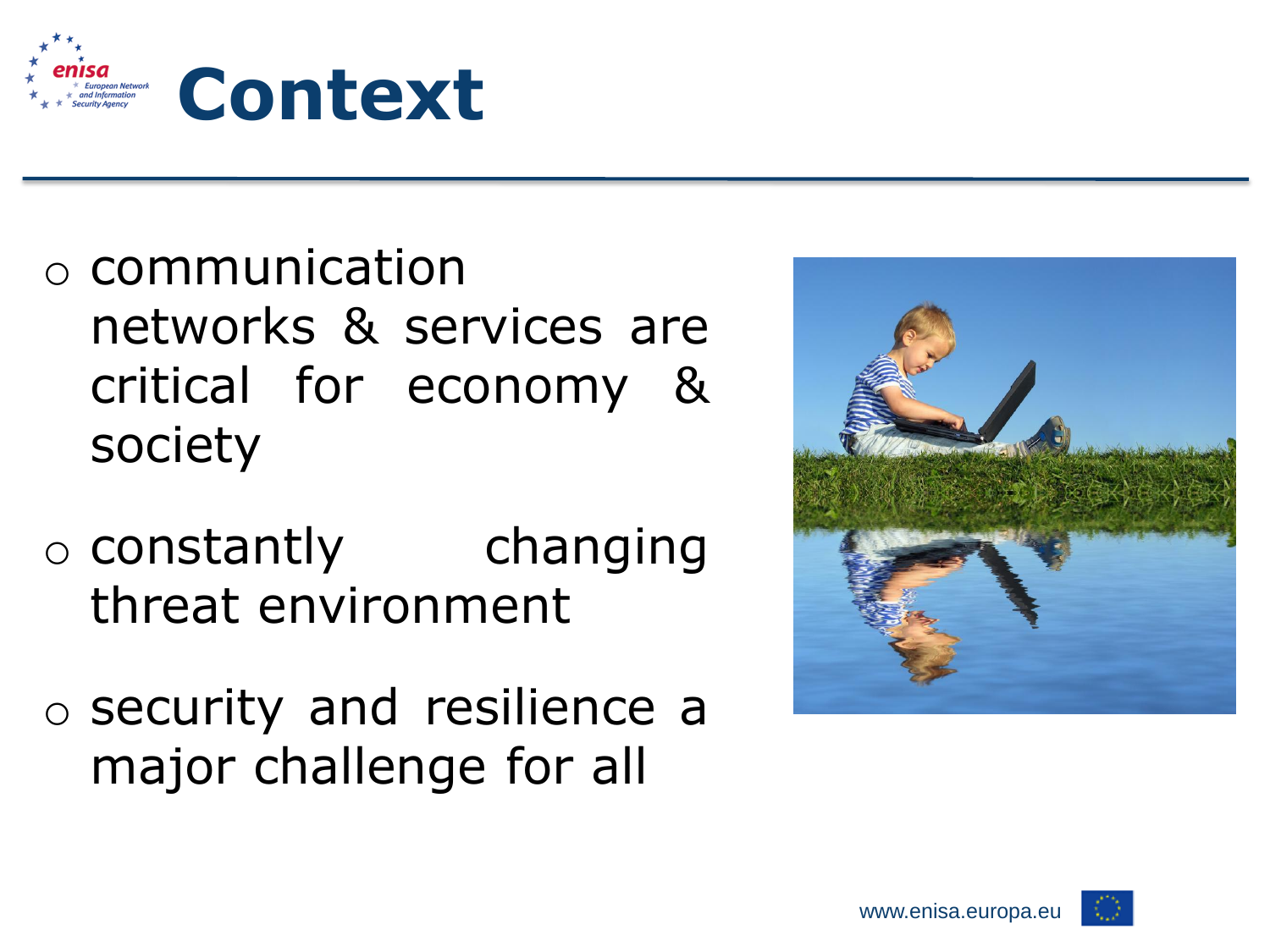

- **significant physical disasters affecting CIIPs**
- **complex networks and services**  $\bigstar$
- $\bigstar$ **low quality of software and hardware**
- **asymmetric threats allowing remote attacks to CII**
- **increasing organised cybercrime and**   $\star$ **industrial espionage**
- **lack of international agreements and**   $\star$ **regimes,**
- **lack of well functioning, international**   $\star$ **operational mechanism**



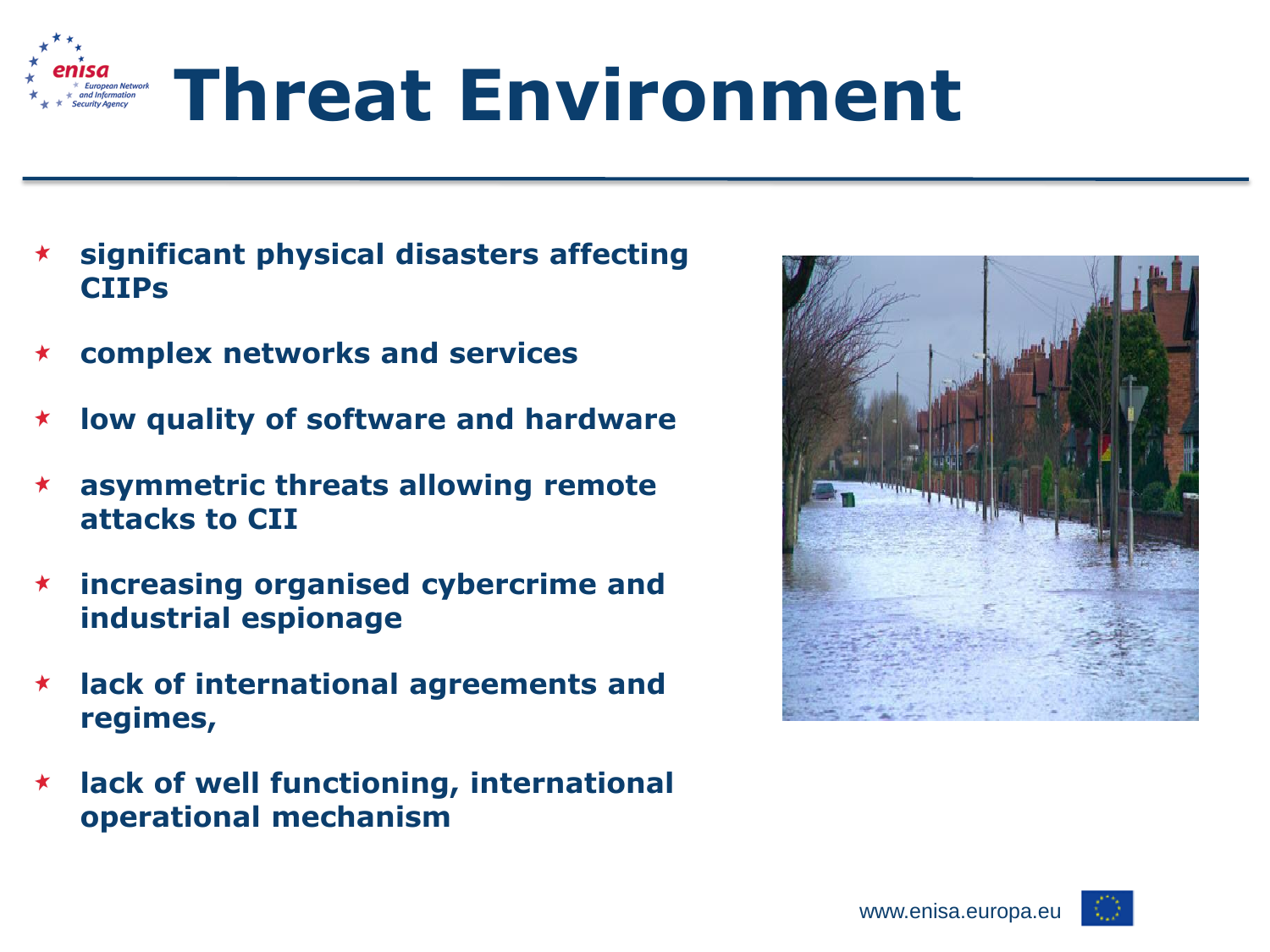

- $\star$  CIIP global issue without global governance
- uneven and uncoordinated national & European activities
- insufficient co-operation among private and public stakeholders
- $\star$  lack of holistic cyber security strategies
- $\star$  lack of efficient Information sharing & good practice guides
- $\star$  insufficient experience in national and pan European exercises



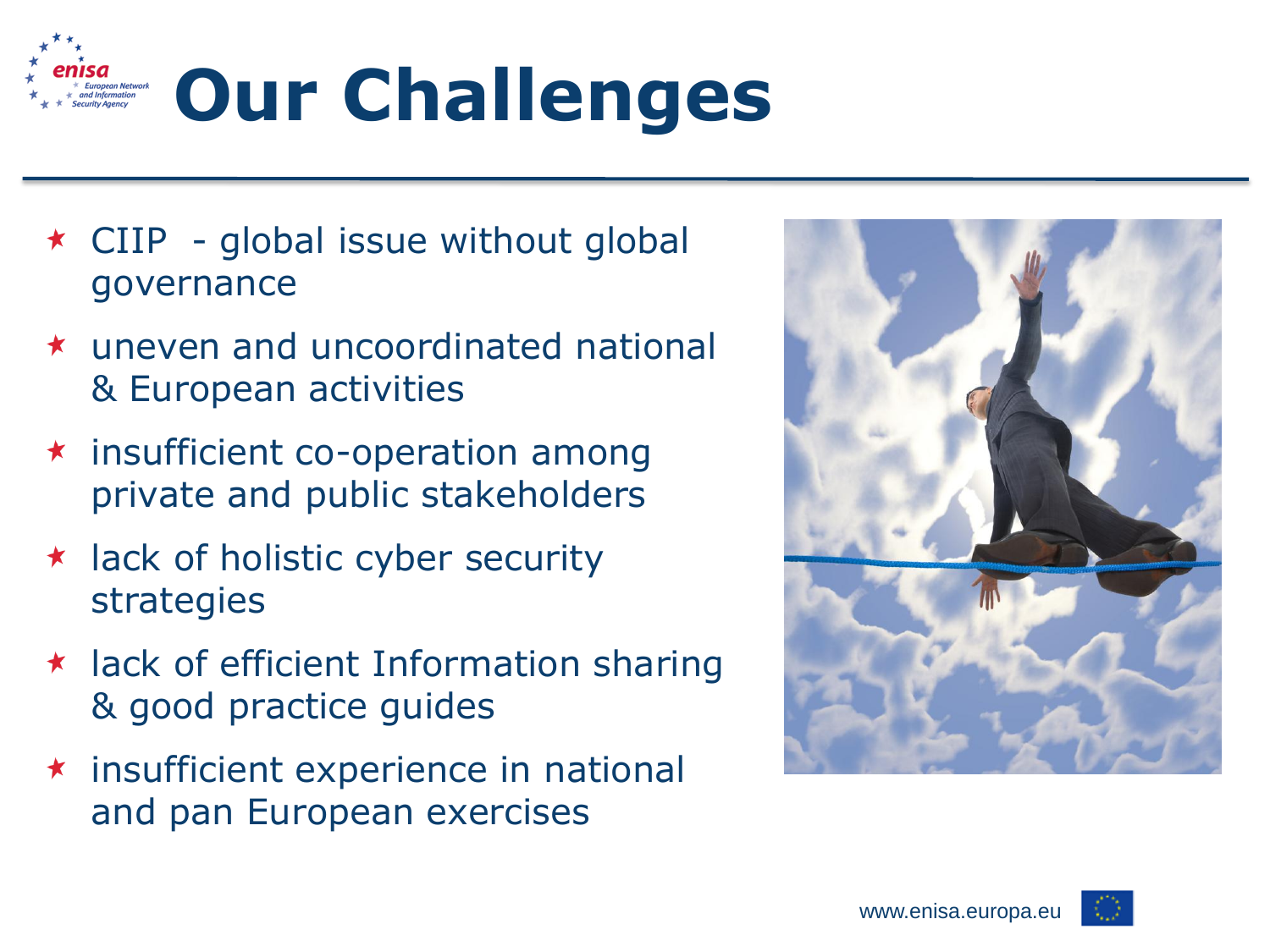

#### o **CIIP Action Plan**

#### o **Preparedness & Prevention**

- o Pan European Public Private Partnership for Resilience (EP3R)
- o Pan European Forum for Member States
- o Baseline Capabilities of National/Gov CERTs

#### o **Detection and Response**

o European Information Sharing and Alert System (EISAS)

#### o **Mitigation and Recovery**

- o Pan-European exercises on large-scale network security incidents
- o National Contingency Plans
- o Reinforced cooperation between National / Governmental CERTs

#### o **International cooperation**

- o principles and guidelines on long term Internet resilience and stability
- o **Telecom Package**
	- o **Article 13, Reporting Serious incident to NRAs and ENISA**
- o **ENISA II – new mandate**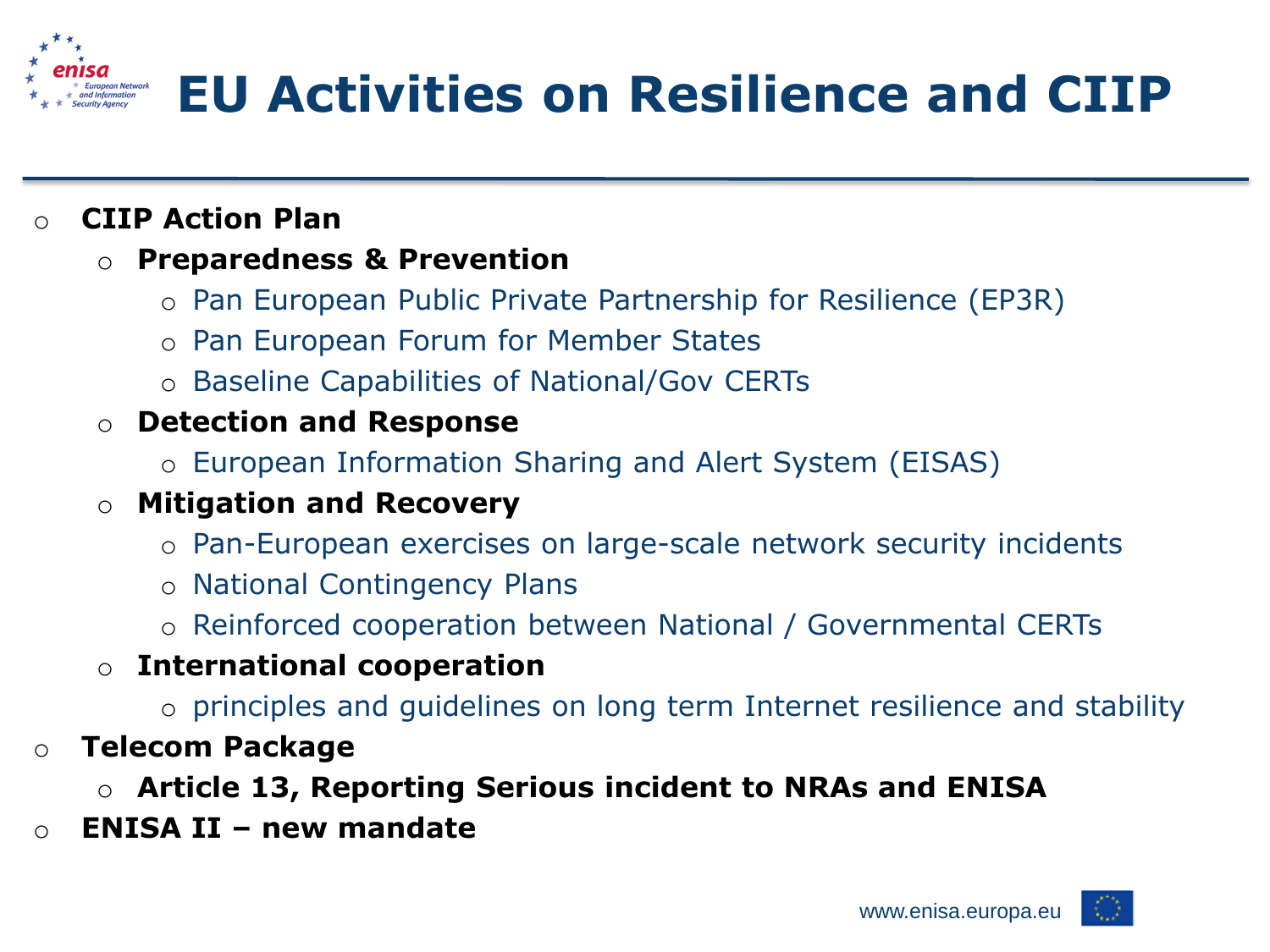



EU Commission and at least 50% of the Member States made use of ENISA recommendations in their policy making process

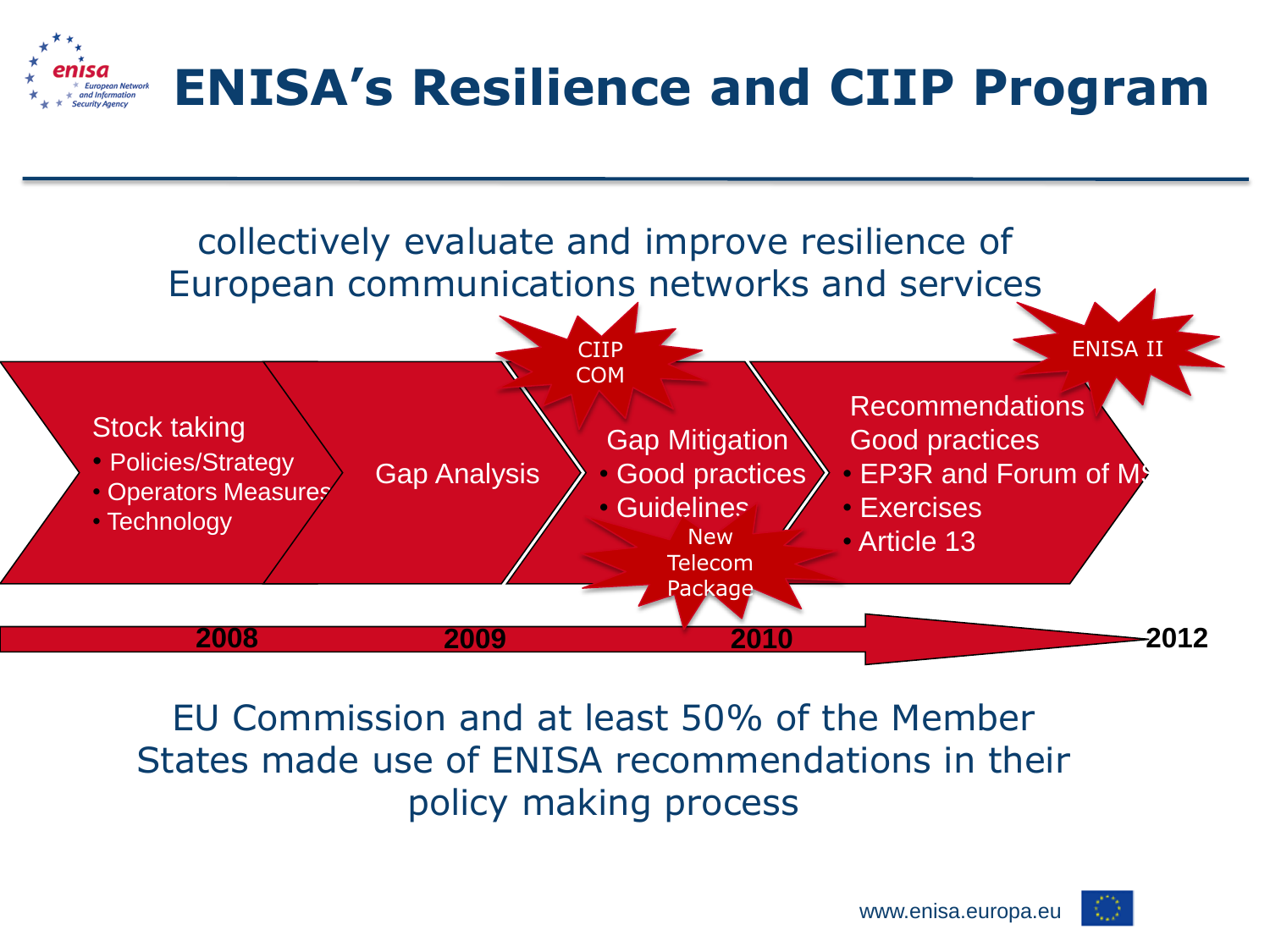

- $\star$  holistic and integrated national cyber security strategies
- $\star$  need for a consistent pan European policy and strategy
- soft-law instruments (e.g. guidelines, recommendations, good practices)
- $\star$  one State = 1 national/Gov CERT
- $\star$  one State = one regular bi-annual national exercise
- \* one pan European exercise every 2 years

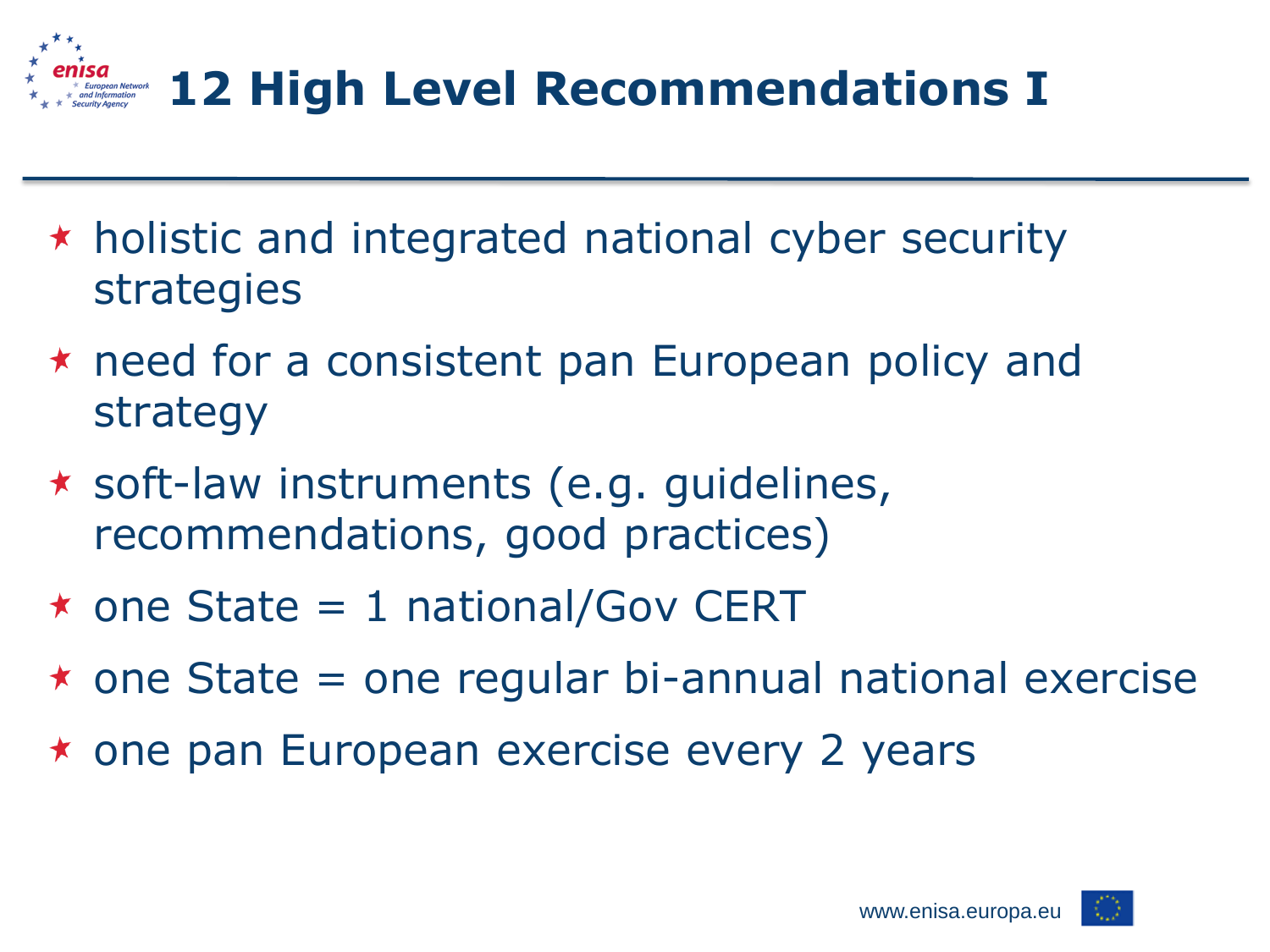

- $\star$  one State = national contingency plans
- $\star$  holistic and integrated national risk management processes
- $\star$  establish national trusted information sharing schemes
- adherence of operators to preparedness measures and good practices
- cost effective incident reporting procedures based on good practices
- deployment of more secure technologies (IPv6, DNSSec, BGPSec, etc.)

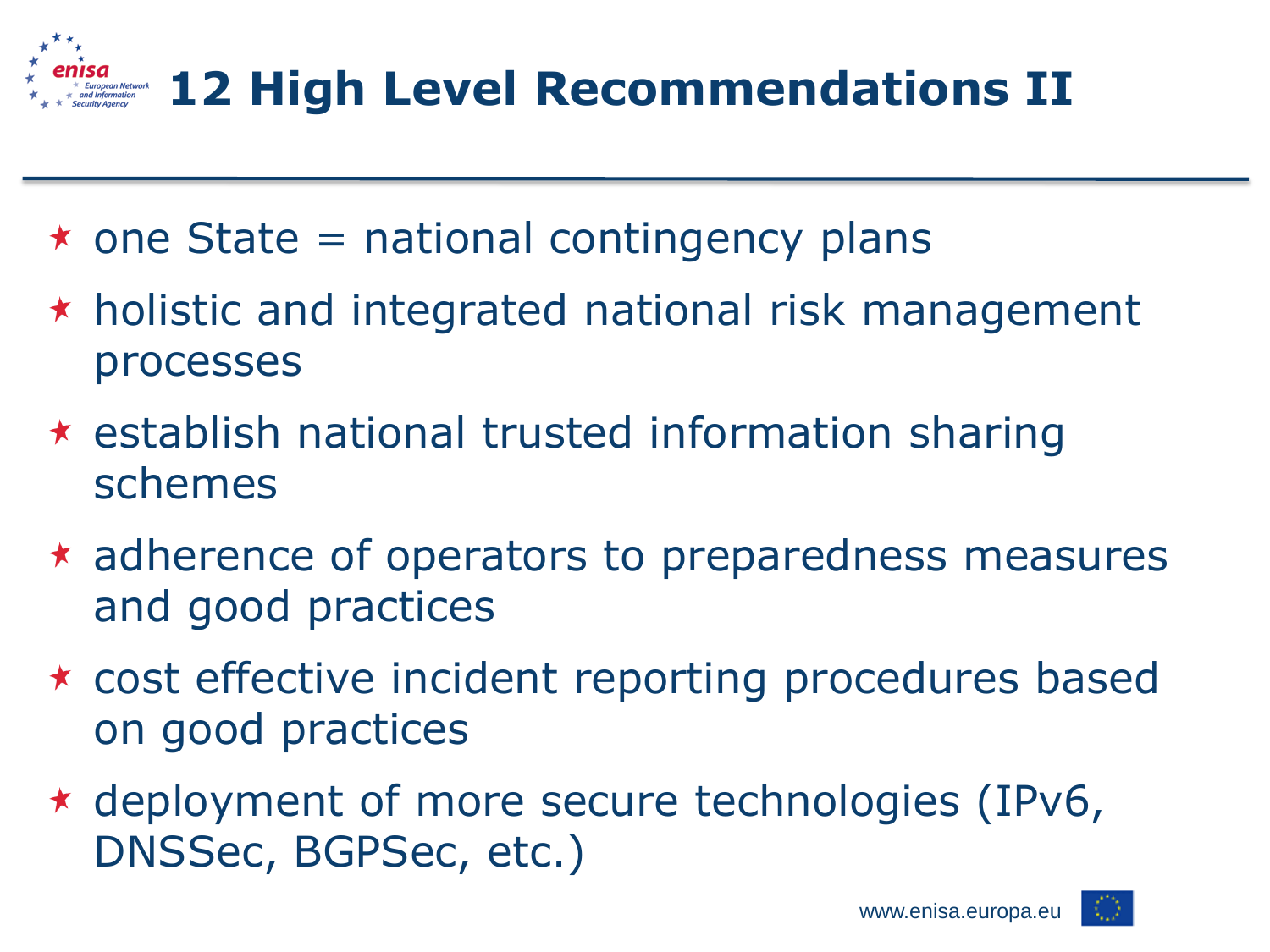

## o **Information Sharing**

- o PPPs among private and public entities
- o sharing information on serious threats & vulnerabilities

## o **Incident Reporting**

- o a practical guide to set up an incident reporting scheme
- o a solid basis for implementing article 13 of new Telecom Package

## o **National Exercises**

- o a practical guide to set up national exercises
- o basis for the first pan European exerise

#### o **Stock Taking and Analysis of MS' Regulatory and Policy environments**

o analysis of 25 national reports on policy, regulatory and operational environments

#### o **Providers Measures**

o analysis and good practices on mutual aid assistance, business continuity, third party dependencies

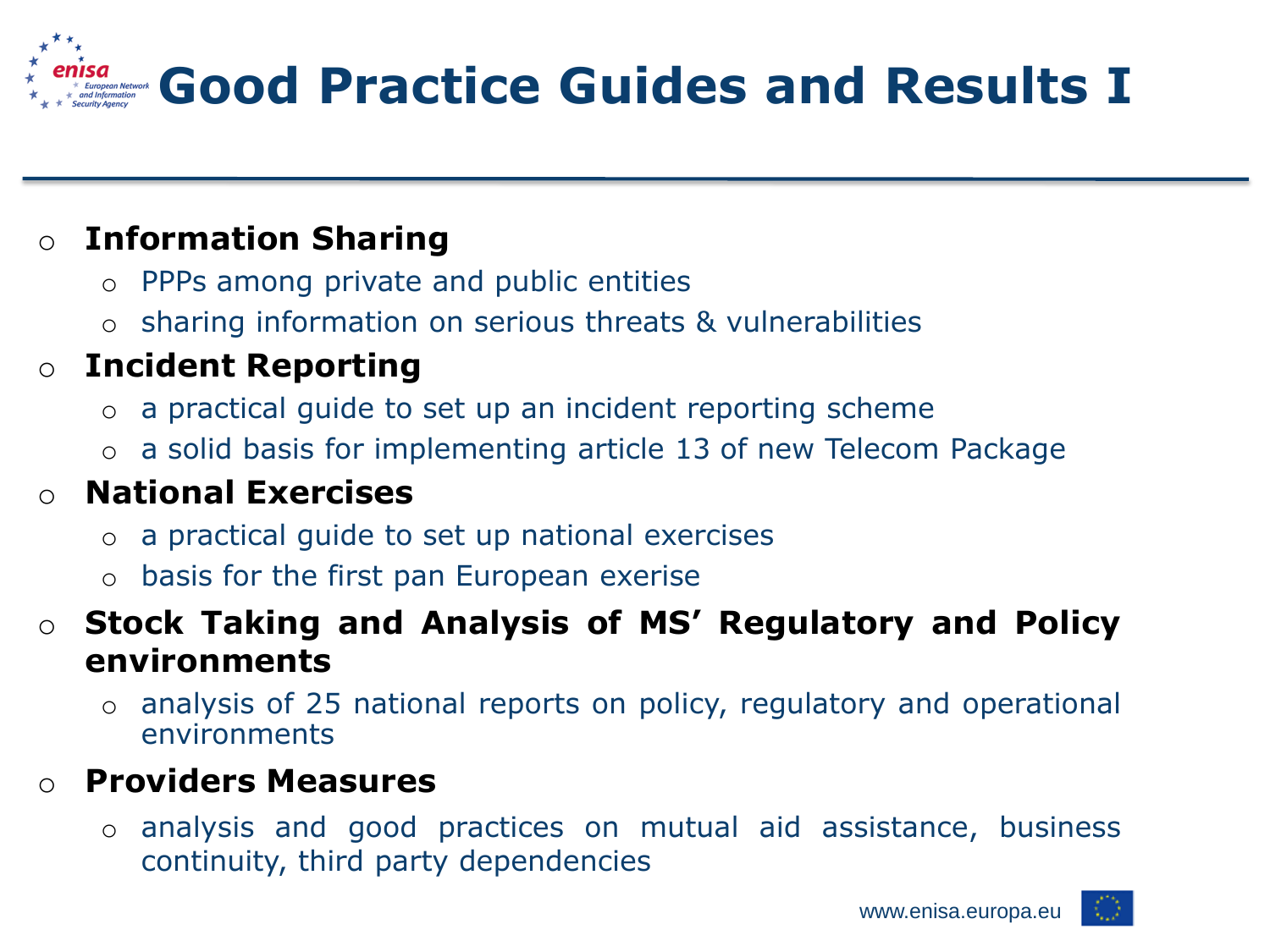

## o **DNSSec Deployment**

- o good practices guide on how to deploy DNSsec
- o cost benefit analysis, trusted anchor repositories

## o **Cloud Computing**

o cloud computing recommendations and assurance framework

#### o **Priorities of Research On Current and Emerging Network Trends**

o research trends, R&D areas and priorities for EU funded R&D Programs

## o **Identification of standards**

o gap analysis of existing standards

## o **CERT baseline capabilities**

o gap analysis of typical CERTs services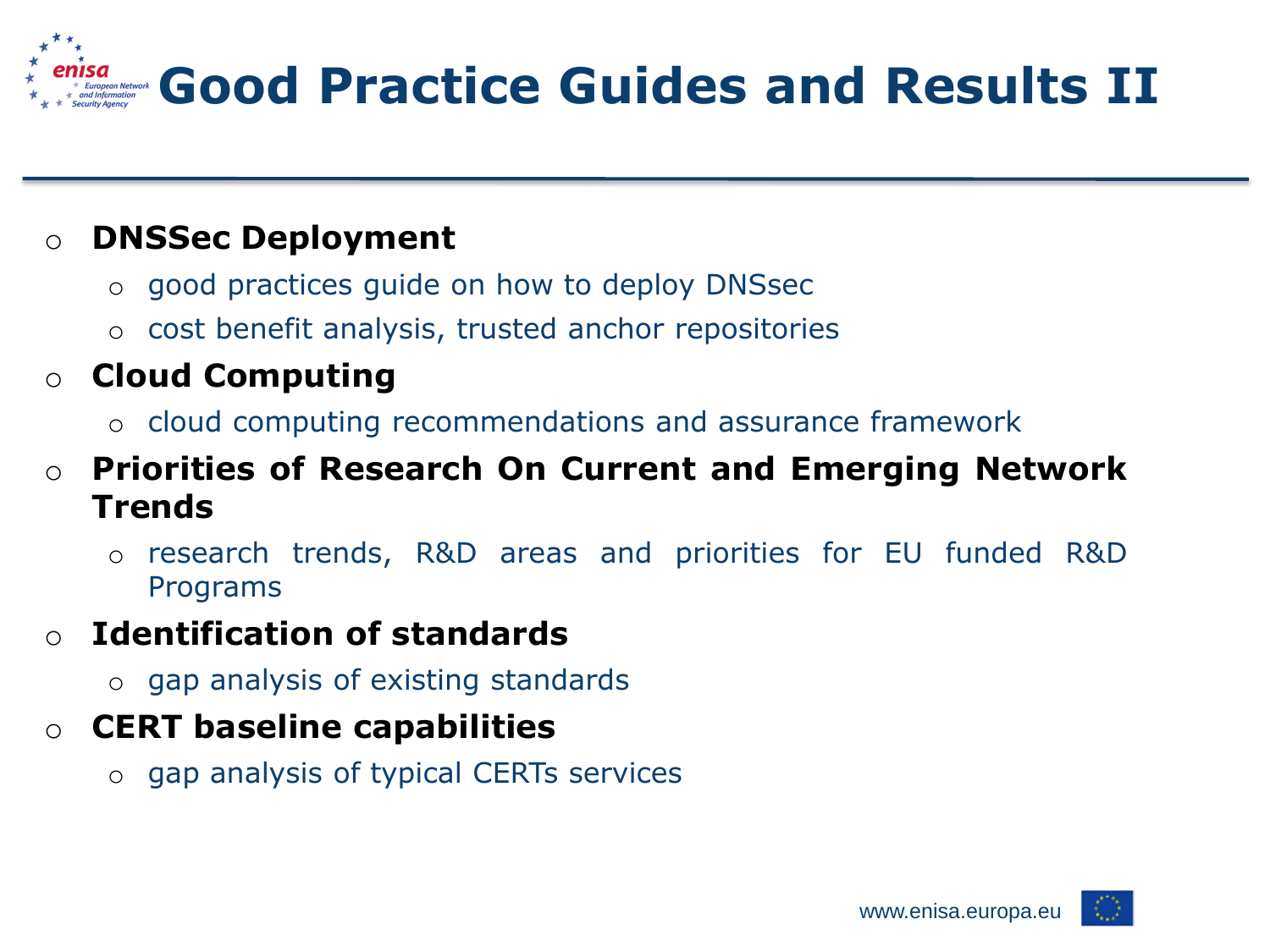

- **Number of national/governmental CERTs grows, but still there are gaps**
- **Capabilities of national / governmental CERTs still vary a lot among the Member States**
- **Cross-border cooperation among teams exists, but can be improved**
- **CERT responsibility / tasks**



**grow!** <http://www.enisa.europa.eu/act/cert/background/inv>

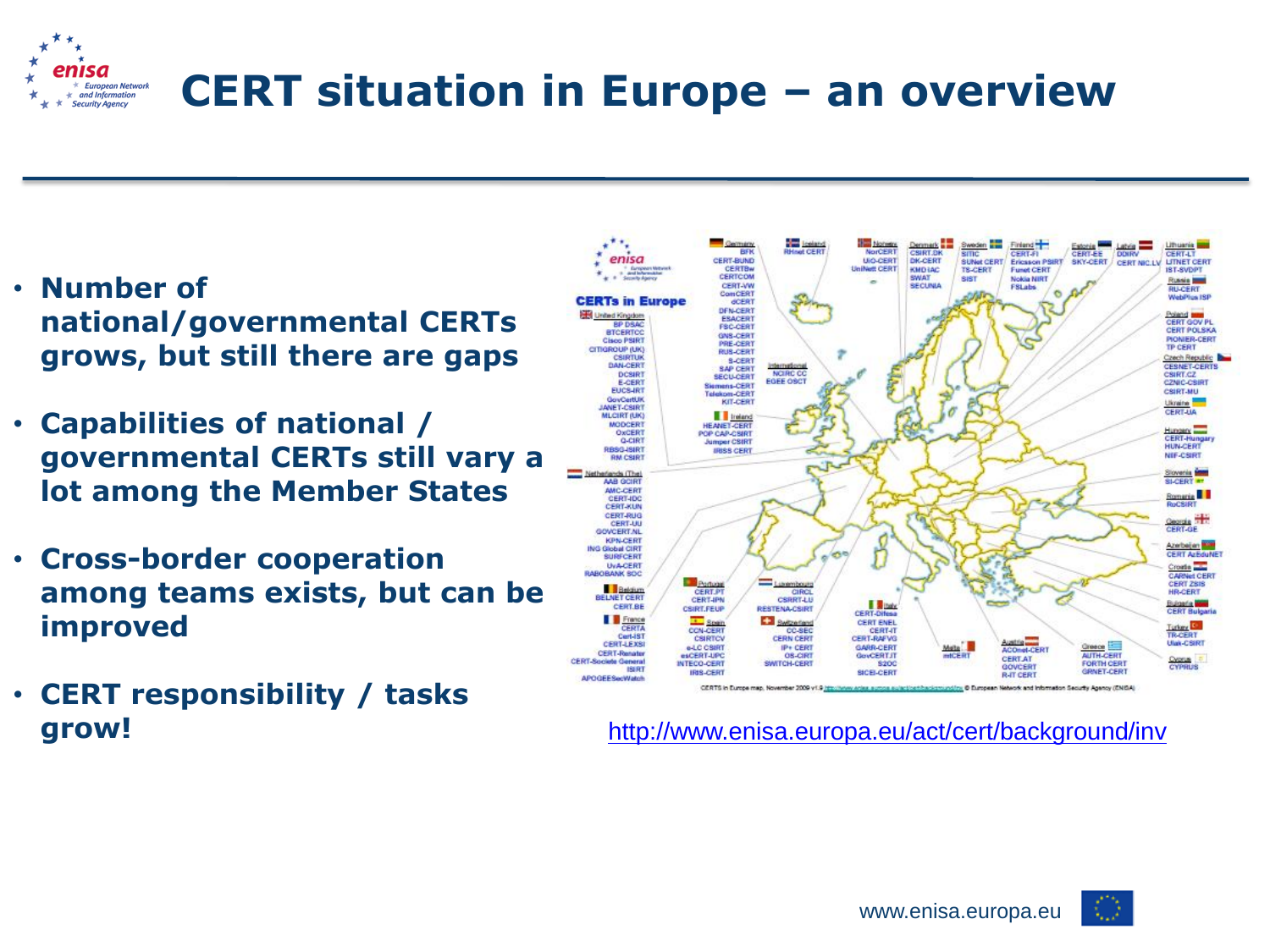

- o implementing measures for reporting serious security incidents (article 13)
- o first pan European Exercise
- o metrics and data collection
- o botnets
- o DNSSec
- o Secure routing and interconnection
- o end to end secure architectures

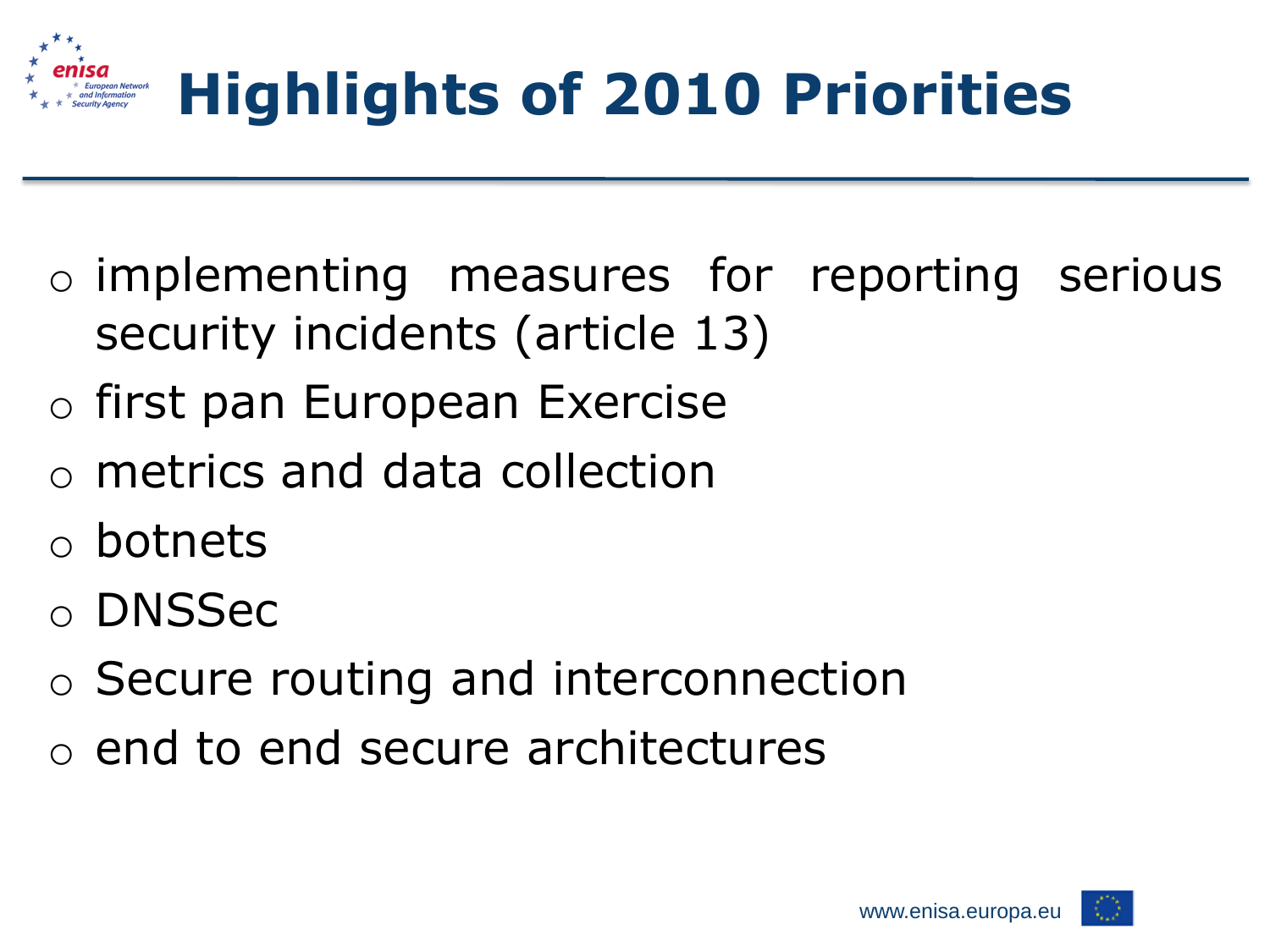

- o security & resilience of CII extremely important
- o uneven and uncoordinated national & European activities
- o Com's Communication on CIIP and Telecom Package reform a milestone; paves the way for a holistic pan European strategy
- o strategic Public & Private Partnership is needed to enhance co-operation among public and private stakeholders
- o ENISA's role stronger than ever to meet the challenges